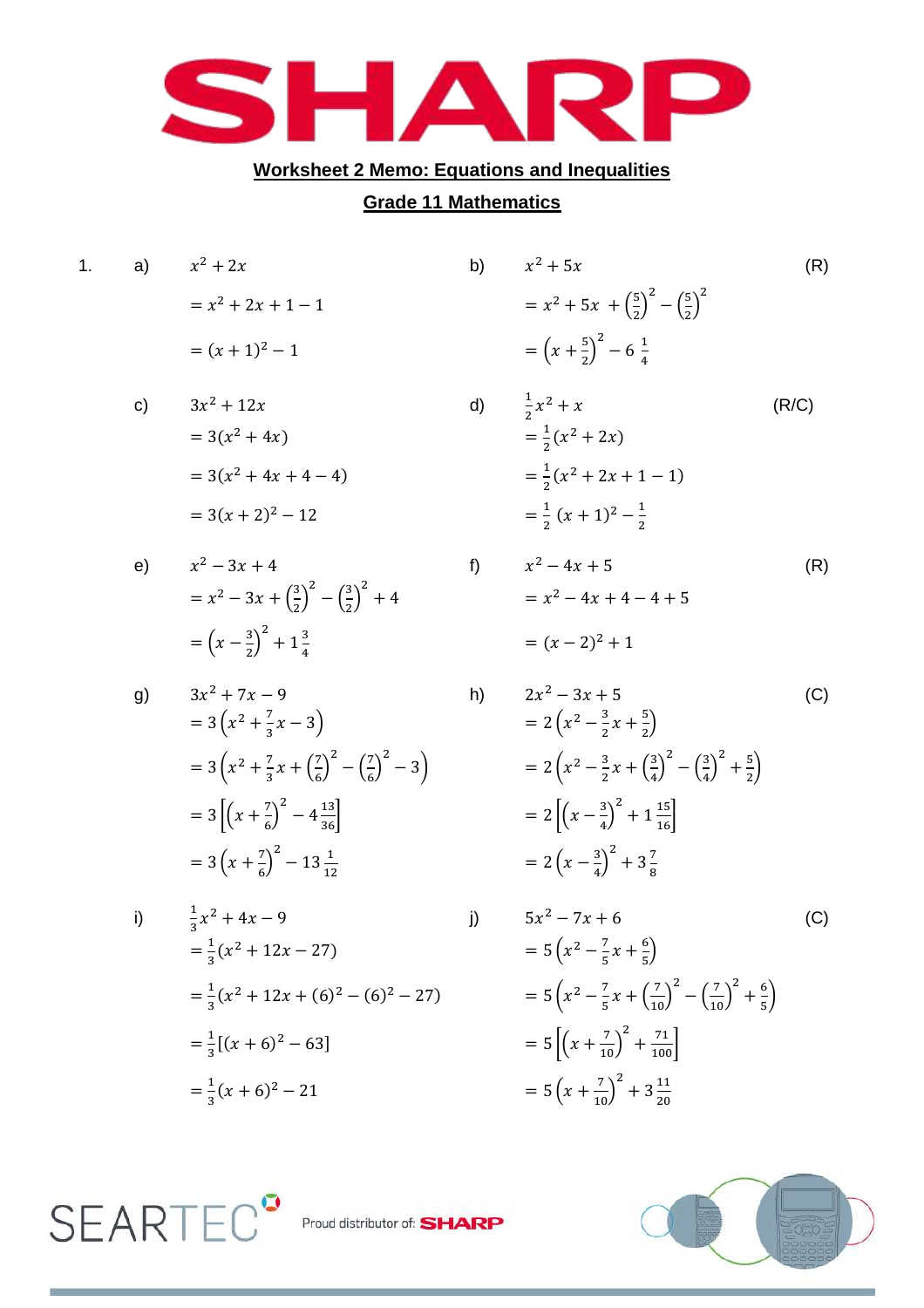2. a) 
$$
3x^2 - 23x + 14 = 0
$$
  
\n $(x - 7)(3x - 2) = 0$   
\n $x = 7 \text{ or } x = \frac{2}{3}$ 

c) 
$$
x^2 + 5x - 66 = 0
$$

$$
(x + 11)(x - 6) = 0
$$

$$
x = -11 \text{ or } x = 6
$$

e) 
$$
2x^{2} - 15x + 30 = 0
$$

$$
x = \frac{-b \pm \sqrt{b^{2} - 4ac}}{2a}
$$

$$
x = \frac{15 \pm \sqrt{(-15)^{2} - 4(2)(30)}}{2(2)}
$$

$$
\therefore x \text{ does not exist}
$$

g) 
$$
2x(x-3) = 5x - 12
$$

$$
2x^2 - 6x = 5x - 12
$$

$$
2x^2 - 11x + 12 = 0
$$

$$
(x - 4)(2x - 3) = 0
$$

$$
x = 4 \text{ or } x = \frac{3}{2}
$$

i) 
$$
4(5x^2 - x + 1) = 17x
$$

$$
20x^2 - 4x + 4 - 17x = 0
$$

$$
20x^{2} - 21x + 4 = 0
$$

$$
x = \frac{-b \pm \sqrt{b^{2} - 4ac}}{2a}
$$

$$
x = \frac{21 \pm \sqrt{(-21)^{2} - 4(20)(4)}}{2(20)}
$$

$$
x = \frac{4}{5} \quad or \quad x = \frac{1}{4}
$$

 $\mathbf{2}$ 

 $3.$ 

a) 
$$
8 - x \le 3x
$$

$$
8 \le 4x
$$

$$
2 \le x \text{ or } x \ge
$$

c) 
$$
3x(x-3) \le 30
$$
  
\n $3x^2 - 9x - 30 \le 0$   
\n $x^2 - 3x - 10 \le 0$   
\n $(x-5)(x+2) \le 0$ 

b)  $x^2 - 19x + 21 = 0$  $(C)$  $x = \frac{-b \pm \sqrt{b^2 - 4ac}}{2a}$  $x = \frac{19 \pm \sqrt{(-19)^2 - 4(1)(21)}}{2(1)}$  $x = 17.82$  or  $x = 1.18$  $2x^2 - 13x - 24 = 0$  $\mathsf{d}$  $(R)$  $(x-8)(2x+3) = 0$  $x = 8$  or  $x = -\frac{3}{2}$ 

f) 
$$
2(x^{2} - 5x + 2) = x - 1
$$
 (C)  

$$
2x^{2} - 10x + 4 = x - 1
$$
  

$$
2x^{2} - 11x + 5 = 0
$$
  

$$
(x - 5)(2x - 1) = 0
$$
  

$$
x = 5 \text{ or } x = \frac{1}{2}
$$

h) 
$$
3x^2 - 13x + 12 = 0
$$
 (C)  
\n $(x-3)(3x-4) = 0$   
\n $x = 3$  or  $x = \frac{4}{3}$ 

$$
x^{2} - \frac{1}{2}x - 3 = 0
$$
 (C)  

$$
x = \frac{-b \pm \sqrt{b^{2} - 4ac}}{2a}
$$
  

$$
x = \frac{\frac{1}{2} \pm \sqrt{\left(\frac{1}{2}\right)^{2} - 4(1)(-3)}}{2(1)}
$$
  

$$
x = 2 \text{ or } x = -1\frac{1}{2}
$$

b) 
$$
4(x-5) > -3(2-x)
$$
 (R)  
\n $4x - 20 > -6 + 3x$   
\n $x > 14$ 

d) 
$$
3x(x-1) \ge 2(5x-2)
$$
 (C)  
\n $3x^2 - 3x \ge 10x - 4$   
\n $3x^2 - 13x + 4 \ge 0$   
\n $(3x-1)(x-4) \ge 0$ 

SEARTEC<sup>9</sup> Proud distributor of: SHARP

 $j)$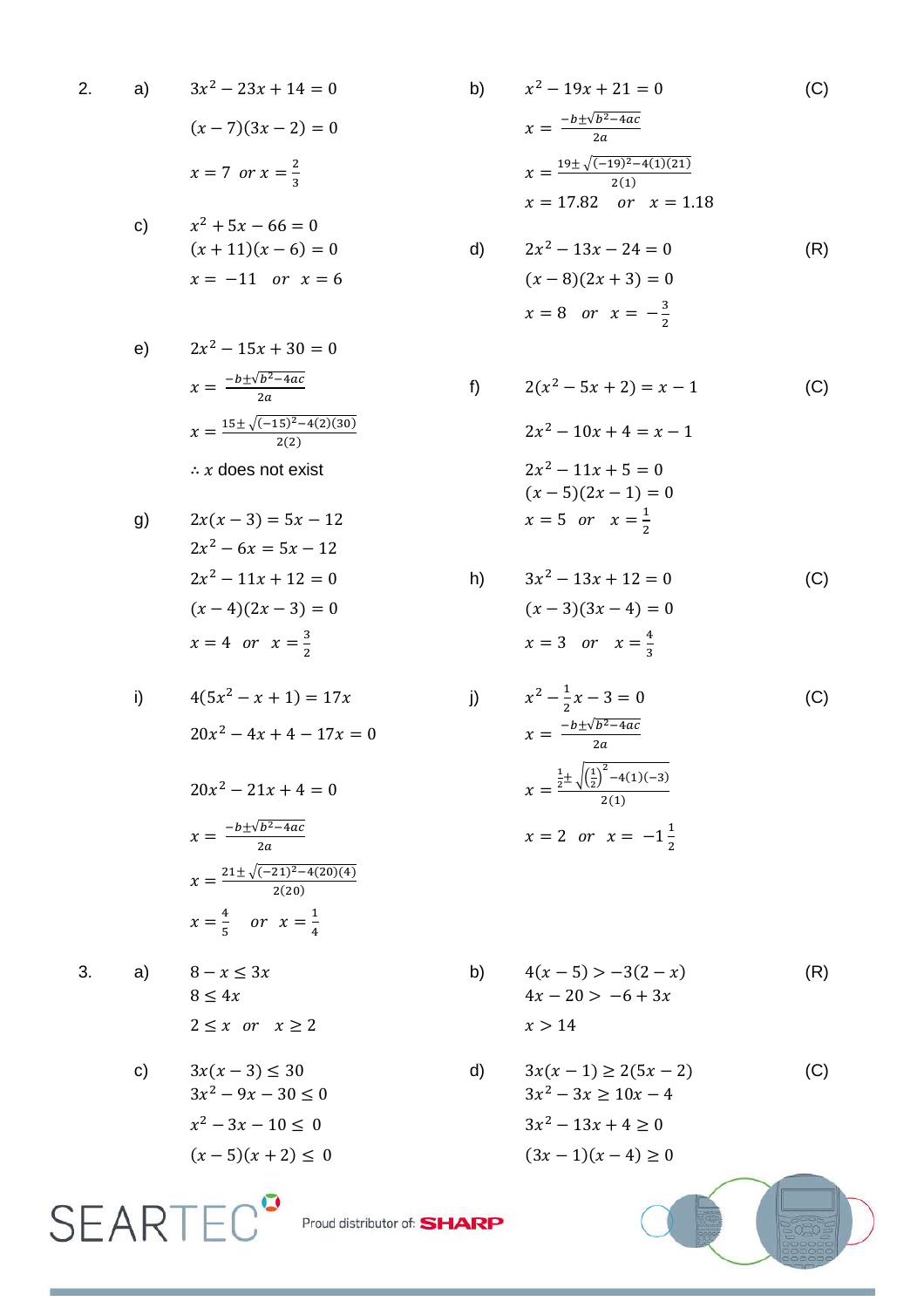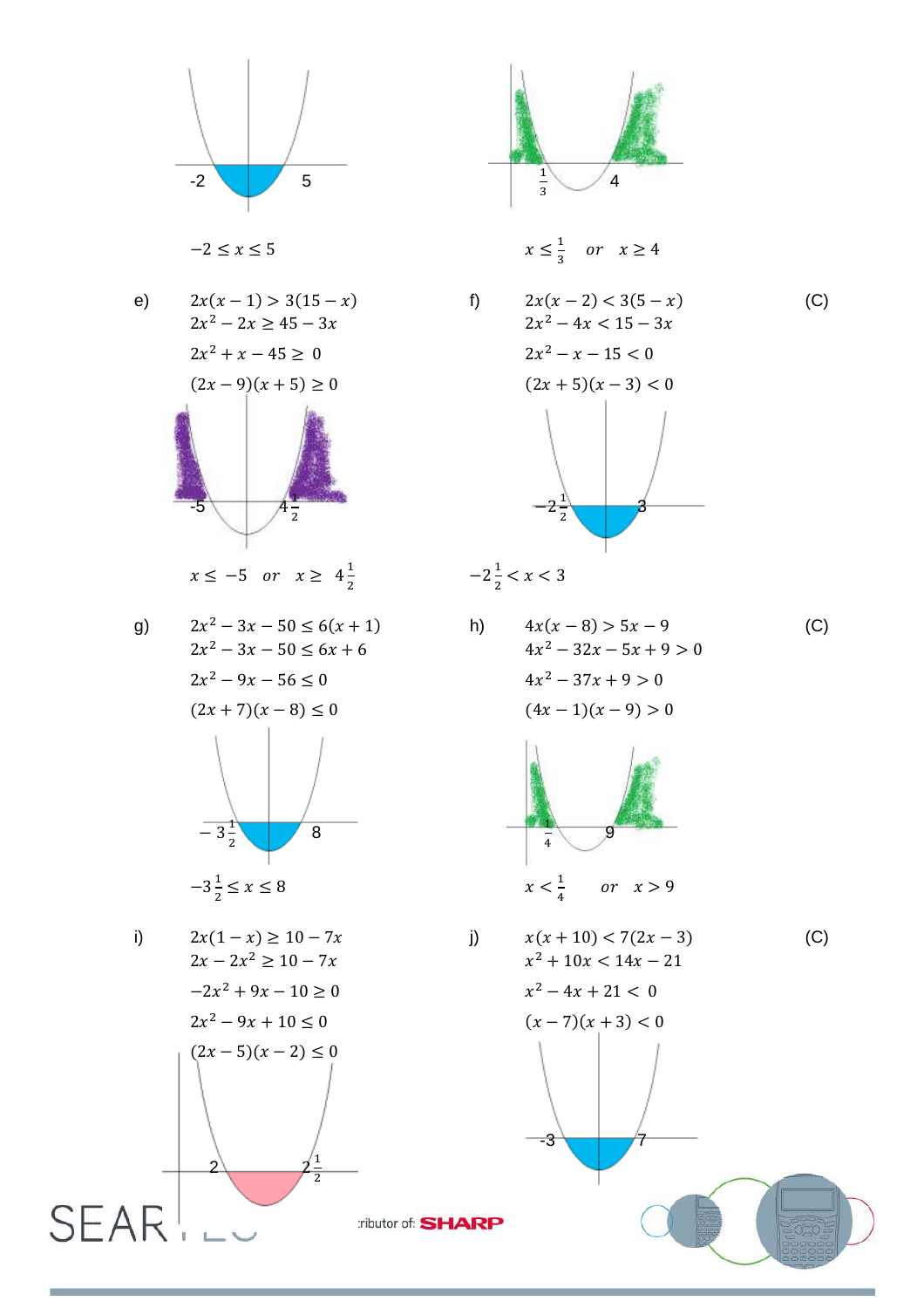$-3 < x < 7$ 

 $2 \leq x \leq 2\frac{1}{2}$  $\overline{\mathbf{c}}$ 

 $4.$ 

a) 
$$
y = -\frac{2}{x+3} + 4 ... 1
$$
 and  $8y = x + 25$   
 $x = 8y - 25 ... 2$  (C)  
Subs 2 into 1

$$
\therefore y = \frac{-2}{8y - 25 + 3} + 4
$$
  
\n
$$
\therefore y = \frac{-2}{8y - 22} + 4
$$
 multiply out by 8y - 22  
\n
$$
\therefore 8y^2 - 22y = -2 + 32y - 88
$$
  
\n
$$
\therefore 8y^2 - 54y + 90 = 0
$$
  
\n
$$
\therefore (8y - 30)(y - 3) = 0
$$
  
\n
$$
\therefore y = \frac{30}{8} = 3\frac{3}{4}
$$
 or  $y = 3$   $\therefore$  Subs back into 2:  
\n
$$
x = 8(3\frac{3}{4}) - 25
$$
 and  $x = 8(3) - 25$   
\n
$$
\therefore x = 5
$$
  $x = -1$   
\n
$$
\therefore (5; 3\frac{3}{4})
$$
 and (-1; 3)

b) 
$$
-y = 2x^2 - 19x + 9
$$
 and  $y = -3x + 39...1$  (C)  
\n $y = -2x^2 + 19x - 9...2$   
\nSubs 1 into 2  
\n $\therefore -3x + 39 = -2x^2 + 19x - 9$   
\n $\therefore 2x^2 - 22x + 48 = 0$   
\n $\therefore x^2 - 11x + 24 = 0$   
\n $\therefore (x - 8)(x - 3) = 0$   
\n $\therefore x = 8$  or  $x = 3$   
\n $\therefore x = 8$  or  $x = 3$   
\n $\therefore (8; 15) \text{ and } (3; 30)$   
\nc)  $y = x^2 + x - 30 ...2$  and  $y = -2x = 0$   
\n $y = 2x ... 1$   
\nSubs 1 into 2  
\n $\therefore 2x = x^2 + x - 30$   
\n $\therefore 0 = x^2 - x - 30$   
\n $\therefore 0 = (x - 6)(x + 5)$   
\n $\therefore x = 6$  or  $x = -5$   
\n $\therefore$  Subs back into 1  
\n $y = 2(6)$  and  $y = 2(-5)$ 

 $\mathsf{SEARTEC}^{\bullet}$  Proud distributor of: SHARP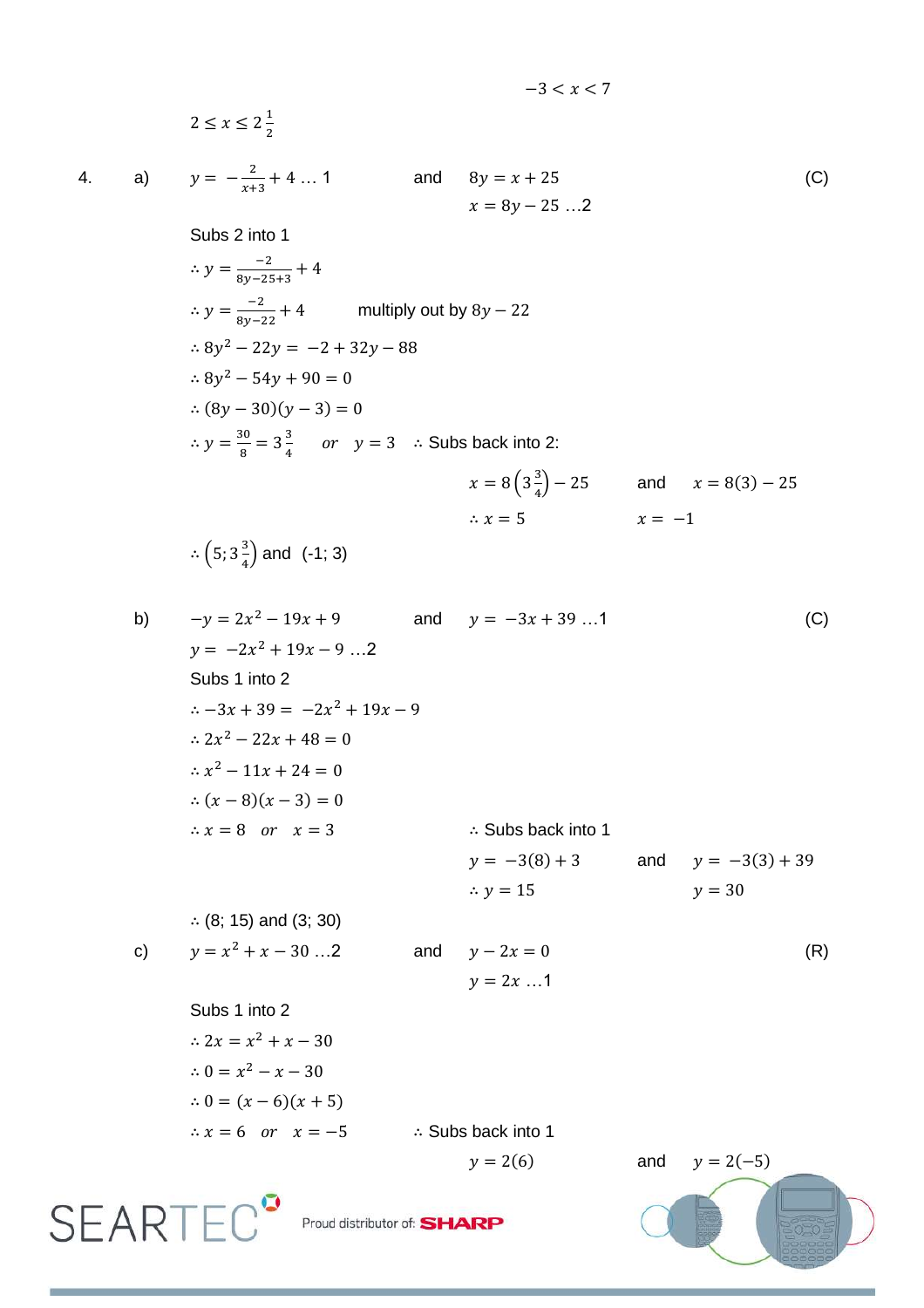$$
\therefore (6; 12) \text{ and } (-5; -10)
$$
\n
$$
y = \frac{3}{x-6} + 1 \quad \dots 2 \qquad \text{and} \qquad x - y = 3
$$
\n
$$
x = y + 3 \dots 1
$$
\nSubs 1 into 2\n
$$
\therefore y = \frac{3}{y+3-6} + 1
$$
\n
$$
\therefore y = \frac{3}{y-3} + 1
$$
\n
$$
\therefore y^2 - 3y = 3 + y - 3
$$
\n
$$
\therefore y^2 - 4y = 0
$$
\n
$$
\therefore y(y - 4) = 0
$$
\n
$$
\therefore y = 0 \text{ or } y = 4
$$
\n
$$
\therefore y = 0 \text{ or } y = 4
$$
\n
$$
\therefore (3; 0) \text{ and } (7; 4)
$$
\n
$$
y = \frac{8}{x-1} - 5 \quad \dots 2 \qquad \text{and} \qquad \frac{1}{2}y = 2x - 2\frac{1}{2}
$$
\n
$$
y = 4x - 5 \dots 1
$$
\nSubs 1 into 2\n
$$
\therefore 4x - 5 = \frac{8}{x-1} - 5
$$
\n
$$
\therefore (4x - 5)(x - 1) = 8 - 5(x - 1)
$$
\n
$$
\therefore 4x^2 - 4x - 5x + 5 = 8 - 5x + 5
$$
\n
$$
\therefore 4x^2 - 4x - 8 = 0
$$
\n
$$
\therefore x^2 - x - 2 = 0
$$
\n
$$
\therefore (x - 2)(x + 1) = 0
$$
\n
$$
\therefore x = 2 \text{ or } x = -1
$$
\nSubs back into 1\n
$$
y = 4(2) - 5 \qquad \text{and} \qquad y = 4(-1) - 5
$$
\n
$$
\therefore y = 3
$$
\n
$$
y = -9
$$
\n
$$
(2; 3) \text{ and } (-1; -9)
$$

 $\therefore$  y = 12

 $y = -10$ 

5. Given  $y = (x + 3)(x^2 - 2)(x^2 + 3)$ , determine the values of x that are:

- a) real  $\rightarrow x = -3$  or  $x = \pm \sqrt{2}$  (R)
- b) irrational  $\rightarrow x = \pm \sqrt{2}$  (R)
- c) non-real  $\rightarrow x = \sqrt{-3}$  (R)
- d) integer  $\rightarrow x = -3$  (R)



 $\mathsf{SEARTEC}^{\bullet}$  Proud distributor of: SHARP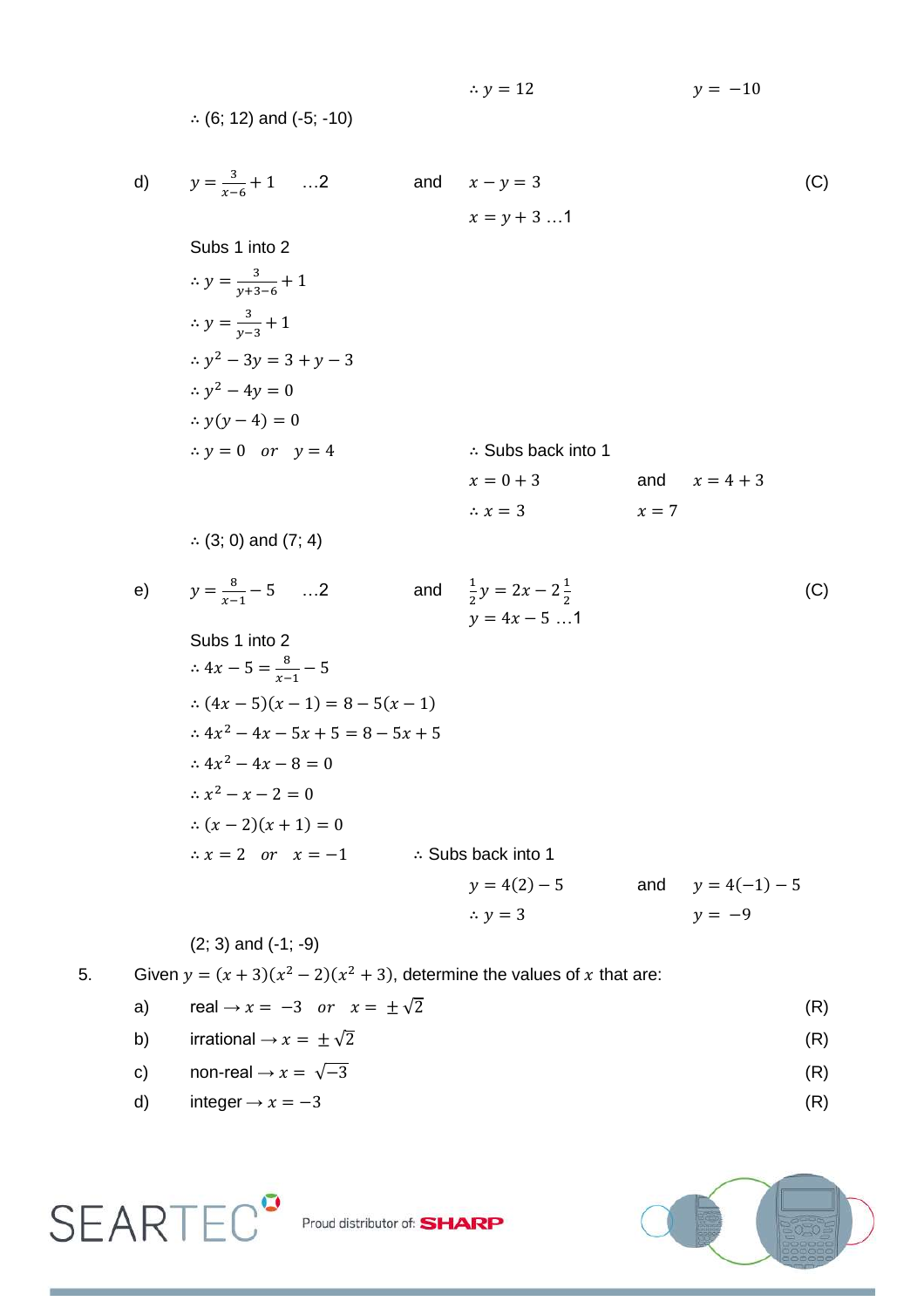6. a) 
$$
x^2 + x - 1
$$
  
\n $\therefore \Delta = b^2 - 4ac$   
\n $\therefore \Delta = (1)^2 - 4(1)(-1)$   
\n $\therefore \Delta = 1 + 4 = 5$   
\n $\therefore$  roots are real and irrational  
\n $\therefore$  roots are real.

c)  
\n
$$
x^2 - x - 30
$$
  
\n $\therefore \Delta = b^2 - 4ac$   
\n $\therefore \Delta = (-1)^2 - 4(1)(-30)$   
\n $\therefore \Delta = 1 + 120 = 121$   
\n $\therefore$  roots are real and rational  
\n $\therefore$  roots are real and rational  
\n $\therefore$  roots are not real

e) 
$$
5x^2 - 43x + 24
$$
  
\n $\therefore \Delta = b^2 - 4ac$   
\n $\therefore \Delta = (-43)^2 - 4(5)(24)$   
\n $\therefore \Delta = 1849 - 480 = 1369 \text{ or } 37^2$   
\n $\therefore \text{ roots are real and rational}$   
\n $\therefore$ 

g) 
$$
5x^2 - 3x + 43
$$
  
\n $\therefore \Delta = b^2 - 4ac$   
\n $\therefore \Delta = (-3)^2 - 4(5)(43)$   
\n $\therefore \Delta = 9 - 860 = -851$   
\n $\therefore$  roots are not real  
\n $\therefore$  roots are not real  
\n $\therefore$  roots are not real

i) 
$$
x^2 + 3x + 6
$$
  
\n $\therefore \Delta = b^2 - 4ac$   
\n $\therefore \Delta = (3)^2 - 4(1)(6)$   
\n $\therefore \Delta = 9 - 24 = -15$   
\n∴ roots are not real  
\n∴

7. a) Area of a circle =  $\pi x^2$  $\therefore x^2 = r^2$  $\therefore$   $x=r$ 

$$
2x2 + 3x - 5
$$
 (R)  
\n
$$
\therefore \Delta = b2 - 4ac
$$
  
\n
$$
\therefore \Delta = (3)2 - 4(2)(-5)
$$
  
\n
$$
\therefore \Delta = 9 + 40 = 49
$$
  
\n
$$
\therefore \text{ roots are real and rational}
$$

$$
3x2 + 5
$$
 (R)  
\n∴ Δ = b<sup>2</sup> - 4ac  
\n∴ Δ = (0)<sup>2</sup> - 4(3)(5)  
\n∴ Δ = 0 - 60 = -60  
\n∴ roots are not real

 $x^2 - 2x + 1$  (R)  $\therefore \Delta = b^2 - 4ac$  $x^2 - 4(5)(24)$   $\therefore \Delta = (-2)^2 - 4(1)(1)$  $\therefore \Delta = 4 - 4 = 0$  $\therefore$  one real root (equal)

$$
5x2-3x + 43
$$
  
\n
$$
\therefore \Delta = b2 - 4ac
$$
  
\n
$$
\therefore \Delta = (-3)2 - 4(5)(43)
$$
  
\n
$$
\therefore \Delta = 9 - 860 = -851
$$
  
\n
$$
\therefore \Delta = 16 - 12 = 4
$$
  
\n
$$
\therefore \text{ roots are not real}
$$
  
\n
$$
\therefore \Delta = 16 - 12 = 4
$$
  
\n
$$
\therefore \text{ roots are real and rational}
$$

$$
x^{2} + 3x + 6
$$
  
\n
$$
\therefore \Delta = b^{2} - 4ac
$$
  
\n
$$
\therefore \Delta = (3)^{2} - 4(1)(6)
$$
  
\n
$$
\therefore \Delta = 9 - 24 = -15
$$
  
\n
$$
\therefore \text{ roots are not real}
$$
  
\n
$$
\therefore \text{ roots are not real}
$$
  
\n
$$
\therefore \text{ roots are not real}
$$
  
\n
$$
\therefore \text{ roots are not real}
$$
  
\n
$$
\therefore \text{ roots are real and rational}
$$
  
\n
$$
\therefore \text{ roots are real and rational}
$$

Area 
$$
= l \times b
$$
  
\n $6 = (x + 5)(x)$   
\n $6 = x^2 + 5x$   
\n $\therefore 0 = x^2 + 5x - 6$   
\n $\therefore 0 = (x + 6)(x - 1)$   
\n $\therefore x = -6 \text{ or } x = 1$ 



SEARTEC<sup>o</sup> Proud distributor of: SHARP